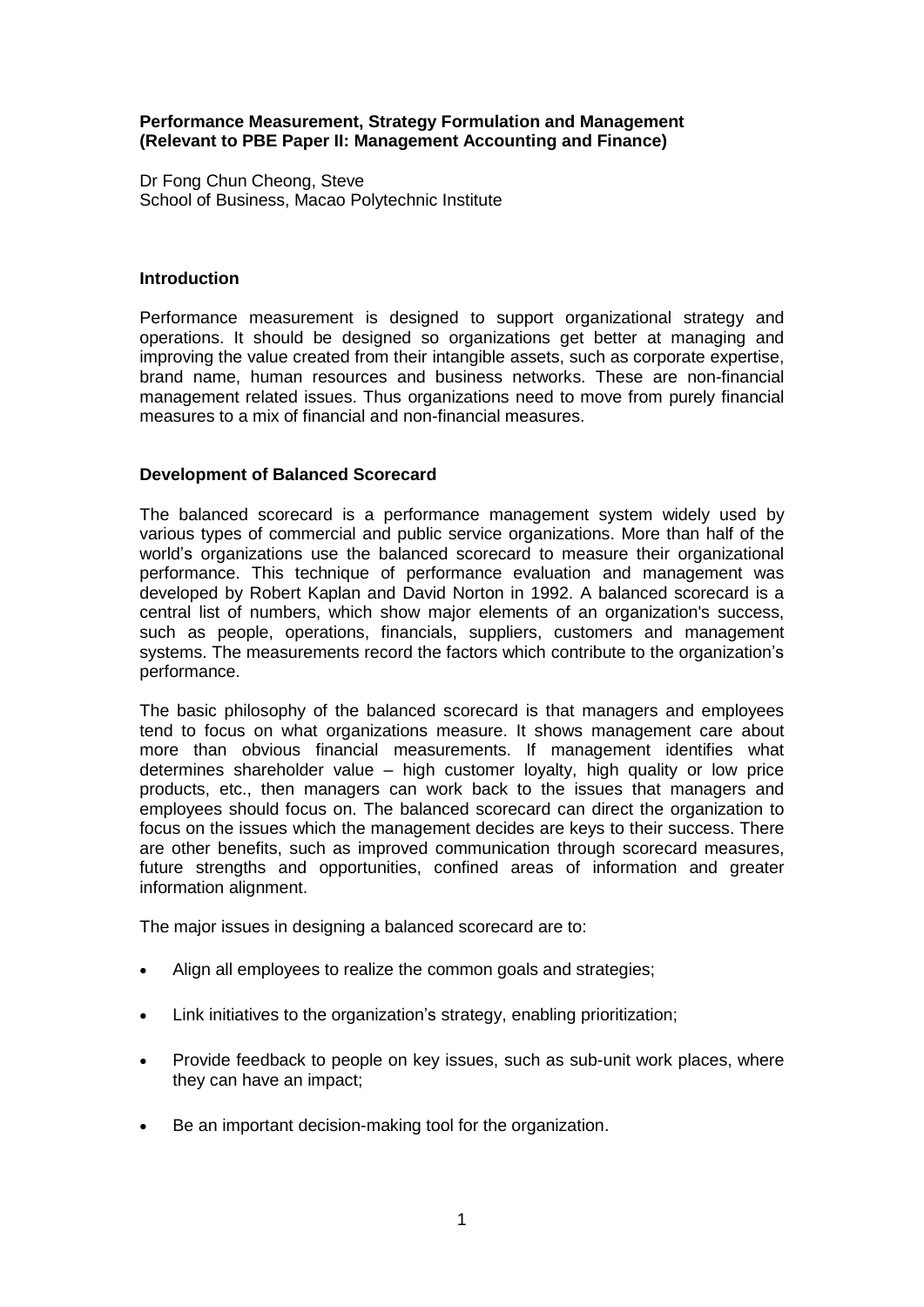If a single staff member tries to force a system into place, it will not reflect the organization's key strategies, goals, strengths, and weaknesses. It is unlikely to get the support from staff that it needs. The appropriate steps are first to create a clear business model, and then to choose measurements based on that model. This enhances commitment, brings more agreement on the organization's direction, increases the improvement speed, and aligns measures with corporate goals.

The balanced scorecard provides four measurement perspectives of measure:

- 1. Innovation and learning perspective Linking employee incentives and rewards through the organization's learning and growth development.
- 2. Process perspective Achieving excellence in order fulfillment through continuous improvement in product development, service provision, accounts management and customer response.
- 3. Customer perspective Offering complete sales and after-sales services to targeted customers.
- 4. Financial perspective Improving sales revenues through expanding business to increase turnover.

#### **Measurements**

Financial accounting measures have dominated organizational performance measurement in the past. One problem with this is that they are lag indicators, only reporting on past performance. They are also measures of short-term results. Basically, financial measures promote short-term strategies at the expense of longterm value development. They reflect a limited perspective of the whole organization and factors influencing profitability. They ignore value of intangible assets, reporting mainly on financial outcomes and consequences of past actions.

# **Target Setting**

Target setting is the performance goal or the rate of improvement required for a measure. Targets are set to represent excellent performance. These targets should, if fulfilled, make the company one of the best performers in the industry. These targets can create distinctive value for customers and shareholders.

The targets set are reflected as various measures in the balanced scorecard's perspectives. Organizational strategy links sub-unit performance with organizational strategies at various stages of the business. Basically, an organizational strategy should fulfill two important functions:

- 1. Seek a competitive advantage by positioning the organization in its business environment with products and/or services to provide customers a better service than its competitors.
- 2. Provide clear guidance on how internal resources should be allocated to gain a competitive advantage in business.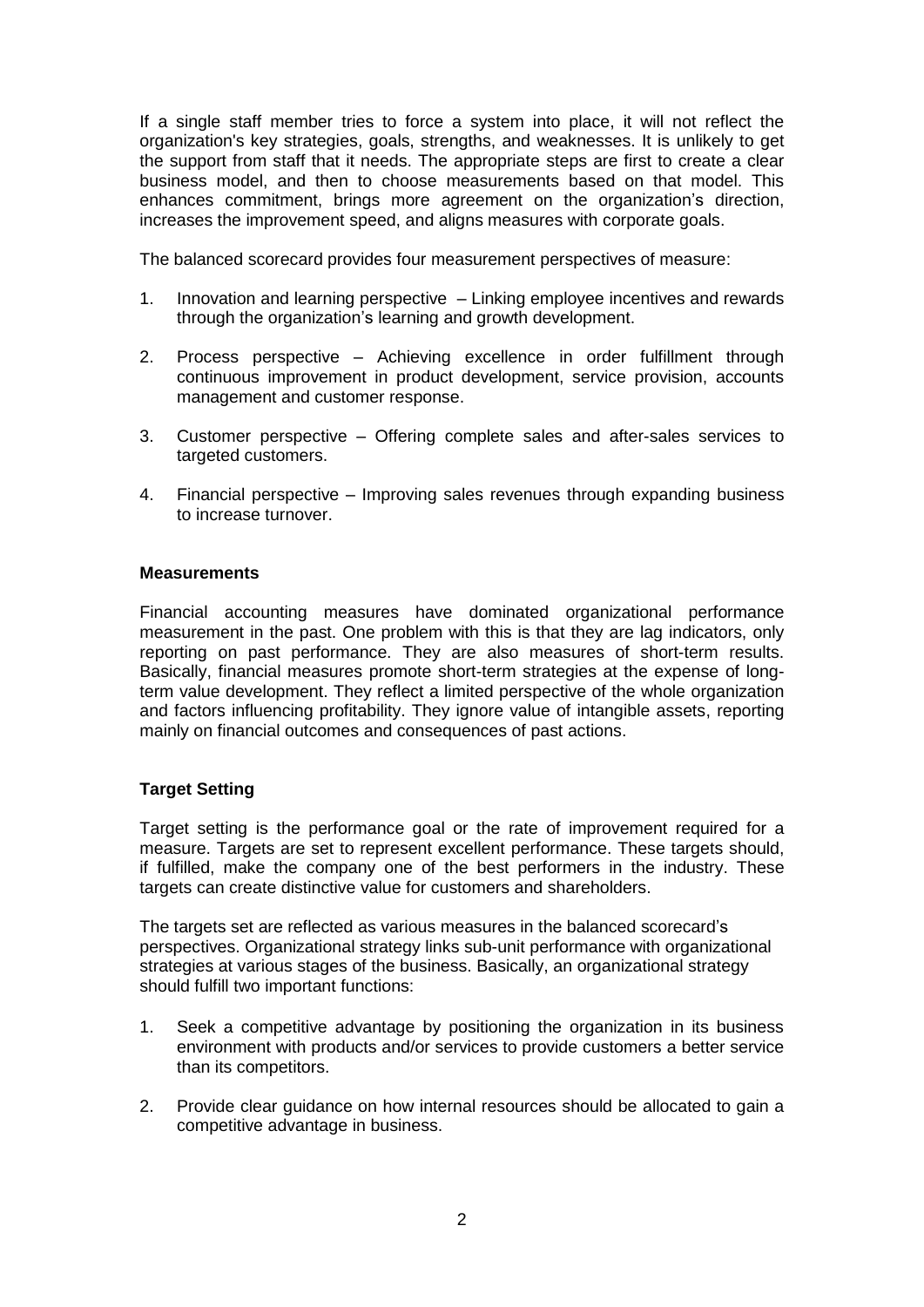# **Balanced Scorecard and Strategy Mapping**

Kaplan and Norton (2000) developed the strategy map to transform the balanced scorecard from a performance measurement system to a strategic performance management system.

Strategy maps integrate the four perspectives of the balanced scorecard to provide a new framework for describing and implementing strategies. To Kaplan and Norton, a strategy map is a logical comprehensive architecture for illustrating strategies. It lays out the foundation for designing a balanced scorecard that acts as the cornerstone of a strategic management system (Kaplan and Norton, 2001).

Construction of strategy maps needs agreement, precision and assurance to be adopted as strategy at the executive level. This involves:

- Illustrating the desired state of development for the organization: desire and state the mission, vision and value drivers.
- Specifying objectives in the scorecard areas for contributing to the organizational strategy. The main contributions of the strategy map are the clarification and links between performance drivers and their impact on progress towards strategic success.

# **Strategy Map Development**

From a balanced scorecard viewpoint, strategy maps are communication tools adopted to tell a story of how value is created. They provide a graphical presentation of the organization's primary objectives and the essential cause-and-effect relationships that are produced among them, finally leading to the organization's performance (Kaplan and Norton, 2000).

Strategy maps describe a step-by-step and logical connection between strategic objectives in the form of a cause-and-effect linkage. They start from the innovation and learning perspective as the foundation level, followed by the process perspective at the second level, then the financial perspective and finally the customer perspective at the top level. Strategy maps demonstrate how an organization makes use of its financial, management and human resources assets and then converts them into the desired outcomes (Kaplan and Norton, 2000).

Strategy maps are about the techniques of concept mapping. Figure 1 below is an illustration of such a concept map. Once maps have been drawn, linking actions and their impact operations can be managed to achieve desired outcomes. A strategy map illustrates the causal relationship among the strategic objectives across the four perspectives: innovation and learning, process, financial and customer.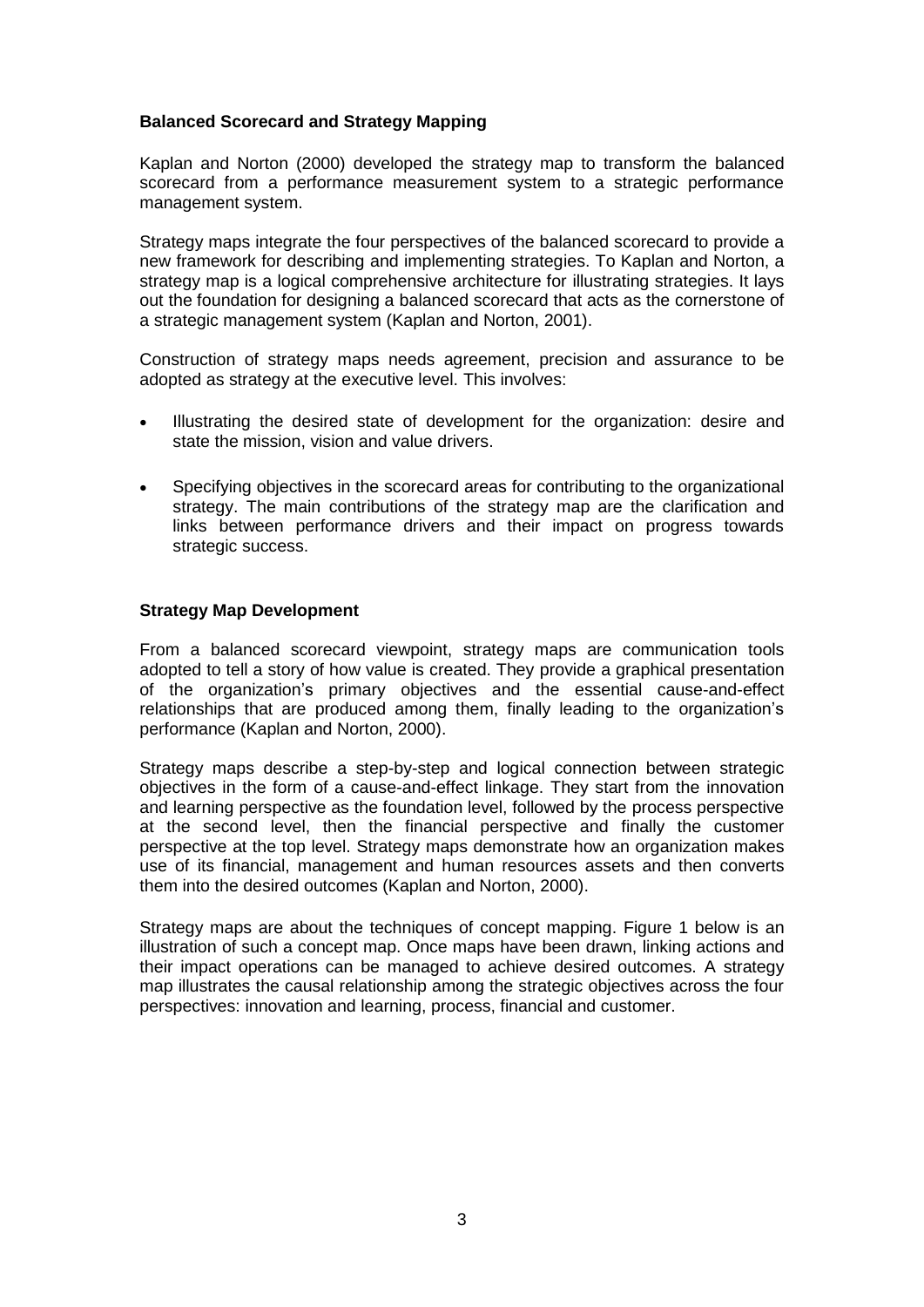# Figure 1



*Source: Kaplan and Norton, 2000*

The above strategy map links and integrates the development of the four perspectives of the balanced scorecard. Based on innovation and learning, organizations employ strategic information and develop strategic skills for conducting three processes:

- 1. Product development be familiar with customers, provide responsive services, then launch innovative products.
- 2. Attract customers launch innovative products.
- 3. Manage accounts attract and move customers to cost-effective channels.

These product development and internal processes help organizations to cross-sell various related products, build customer confidence, and improve customer satisfaction. Finally, organizations improve sales revenue and return on investment. Their cost structure can be simplified as a result of learning and innovation. These continuous processes are gone through again and again, contributing to business improvement.